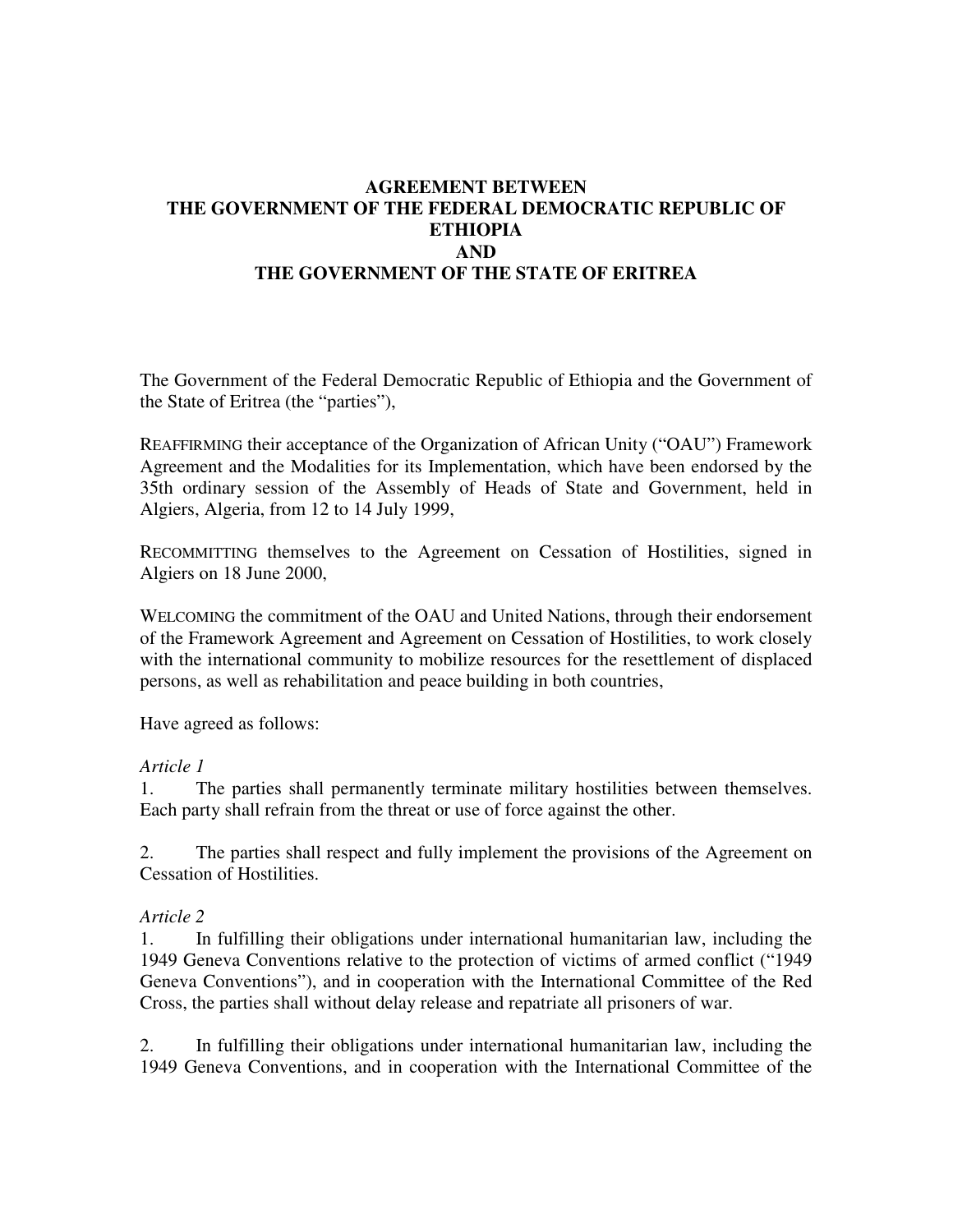Red Cross, the parties shall without delay, release and repatriate or return to their last place of residence all other persons detained as a result of the armed conflict.

3. The parties shall afford humane treatment to each other's nationals and persons of each other's national origin within their respective territories.

# *Article 3*

1. In order to determine the origins of the conflict, an investigation will be carried out on the incidents of 6 May 1998 and on any other incident prior to that date which could have contributed to a misunderstanding between the parties regarding their common border, including the incidents of July and August 1997.

2. The investigation will be carried out by an independent, impartial body appointed by the Secretary General of the OAU, in consultation with the Secretary General of the United Nations and the two parties.

3. The independent body will endeavor to submit its report to the Secretary General of the OAU in a timely fashion.

4. The parties shall cooperate fully with the independent body.

5. The Secretary General of the OAU will communicate a copy of the report to each of the two parties, which shall consider it in accordance with the letter and spirit of the Framework Agreement and the Modalities.

### *Article 4*

1. Consistent with the provisions of the Framework Agreement and the Agreement on Cessation of Hostilities, the parties reaffirm the principle of respect for the borders existing at independence as stated in resolution AHG/Res. 16(1) adopted by the OAU Summit in Cairo in 1964, and, in this regard, that they shall be determined on the basis of pertinent colonial treaties and applicable international law.

2. The parties agree that a neutral Boundary Commission composed of five members shall be established with a mandate to delimit and demarcate the colonial treaty border based on pertinent colonial treaties (1900, 1902 and 1908) and applicable international law. The Commission shall not have the power to make decisions *ex aequo et bono*.

3. The Commission shall be located in The Hague.

4. Each party shall, by written notice to the United Nations Secretary General, appoint two commissioners within 45 days from the effective date of this Agreement, neither of whom shall be nationals or permanent residents of the party making the appointment. In the event that a party fails to name one or both of its party-appointed commissioners within the specified time, the Secretary-General of the United Nations shall make the appointment.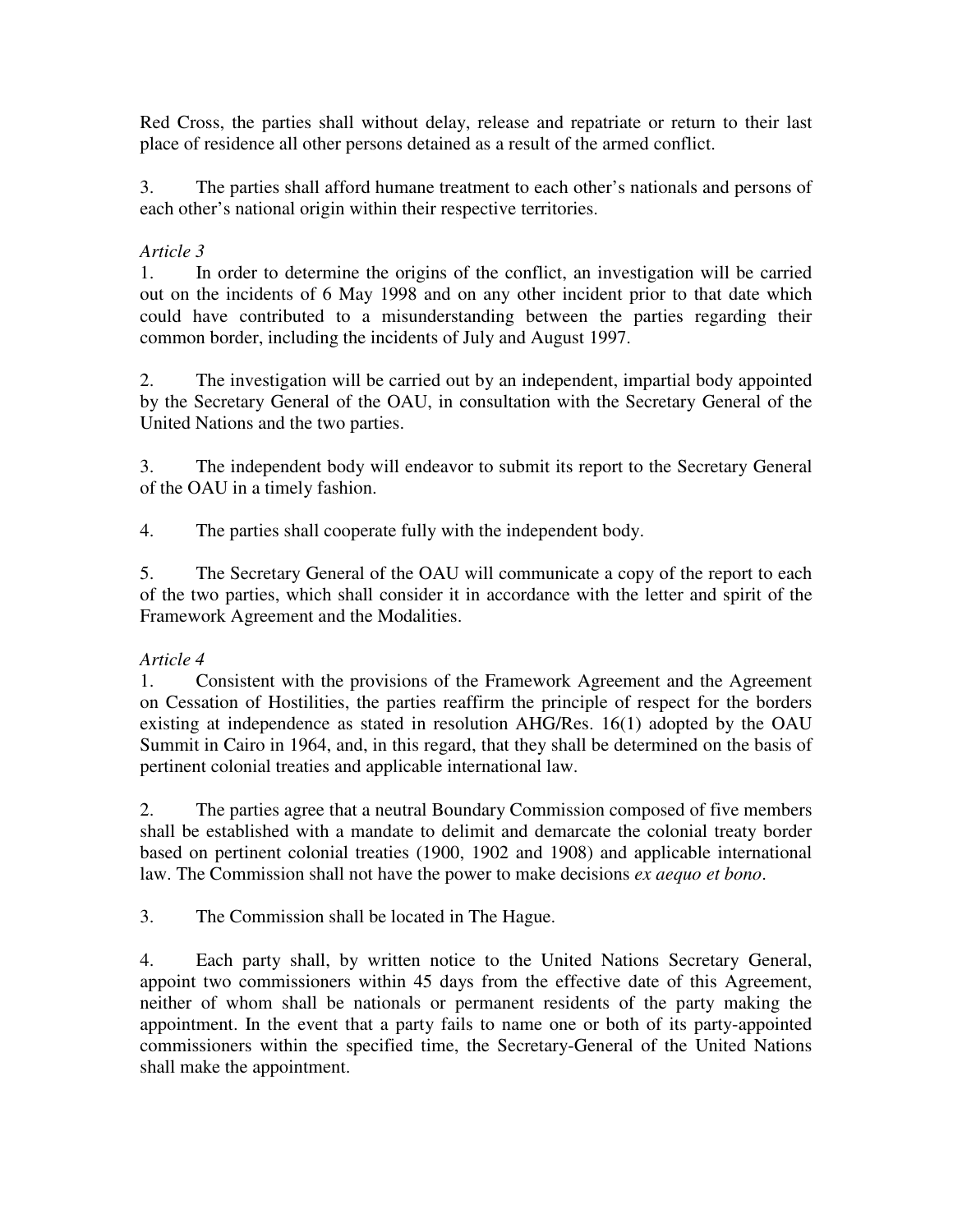5. The president of the Commission shall be selected by the party-appointed commissioners or, failing their agreement within 30 days of the date of appointment of the latest party-appointed commissioner, by the Secretary-General of the United Nations after consultation with the parties. The president shall be neither a national nor permanent resident of either party.

6. In the event of the death or resignation of a commissioner in the course of the proceedings, a substitute commissioner shall be appointed or chosen pursuant to the procedure set forth in this paragraph that was applicable to the appointment or choice of the commissioner being replaced.

7. The UN Cartographer shall serve as Secretary to the Commission and undertake such tasks as assigned to him by the Commission, making use of the technical expertise of the UN Cartographic Unit. The Commission may also engage the services of additional experts as it deems necessary.

8. Within 45 days after the effective date of this Agreement, each party shall provide to the Secretary its claims and evidence relevant to the mandate of the Commission. These shall be provided to the other party by the Secretary.

9. After reviewing such evidence and within 45 days of its receipt, but not earlier than 15 days after the Commission is constituted, the Secretary shall transmit to the Commission and the parties any materials relevant to the mandate of the Commission as well as his findings identifying those portions of the border as to which there appears to be no dispute between the parties. The Secretary shall also transmit to the Commission all the claims and evidence presented by the parties.

10. With regard to those portions of the border about which there appears to be controversy, as well as any portions of the border identified pursuant to paragraph 9 with respect to which either party believes there to be controversy, the parties shall present their written and oral submissions and any additional evidence directly to the Commission, in accordance with its procedures.

11. The Commission shall adopt its own rules of procedure based upon the 1992 Permanent Court of Arbitration Optional Rules for Arbitrating Disputes Between Two States. Filing deadlines for the parties' written submissions shall be simultaneous rather than consecutive. All decisions of the Commission shall be made by a majority of the commissioners.

12. The Commission shall commence its work not more than 15 days after it is constituted and shall endeavor to make its decision concerning delimitation of the border within six months of its first meeting. The Commission shall take this objective into consideration when establishing its schedule. At its discretion, the Commission may extend this deadline.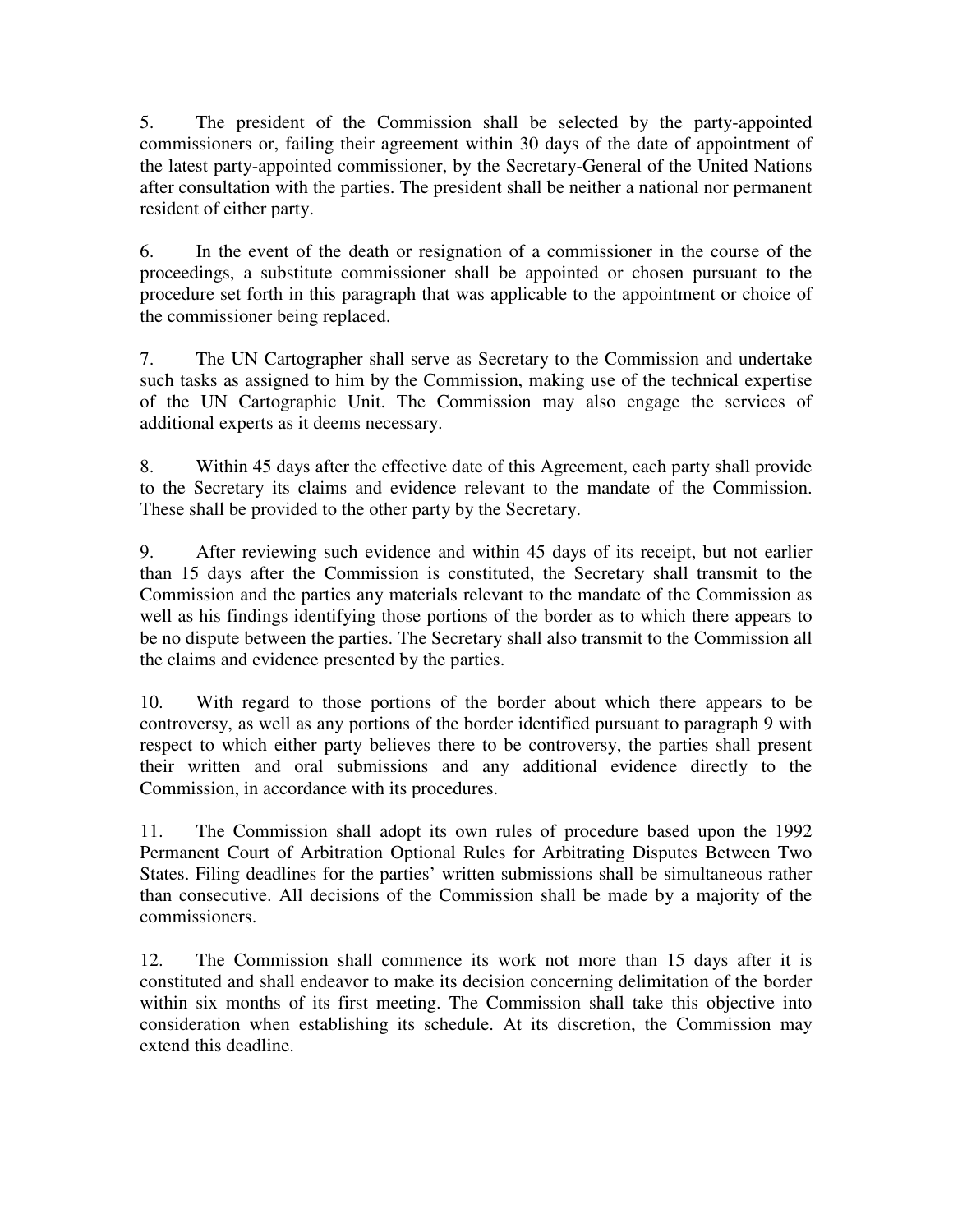13. Upon reaching a final decision regarding delimitation of the borders, the Commission shall transmit its decision to the parties and Secretaries General of the OAU and the United Nations for publication, and the Commission shall arrange for expeditious demarcation.

14. The parties agree to cooperate with the Commission, its experts and other staff in all respects during the process of delimitation and demarcation, including the facilitation of access to territory they control. Each party shall accord to the Commission and its employees the same privileges and immunities as are accorded to diplomatic agents under the Vienna Convention on Diplomatic Relations.

15. The parties agree that the delimitation and demarcation determinations of the Commission shall be final and binding. Each party shall respect the border so determined, as well as territorial integrity and sovereignty of the other party.

16. Recognizing that the results of the delimitation and demarcation process are not yet known, the parties request the United Nations to facilitate resolution of problems which may arise due to the transfer of territorial control, including the consequences for individuals residing in previously disputed territory.

17. The expenses of the Commission shall be borne equally by the two parties. To defray its expenses, the Commission may accept donations from the United Nations Trust Fund established under paragraph 8 of Security Council Resolution 1177 of 26 June 1998.

### *Article 5*

1. Consistent with the Framework Agreement, in which the parties commit themselves to addressing the negative socio-economic impact of the crisis on the civilian population, including the impact on those persons who have been deported, a neutral Claims Commission shall be established. The mandate of the Commission is to decide through binding arbitration all claims for loss, damage or injury by one Government against the other, and by nationals (including both natural and juridical persons) of one party against the Government of the other party or entities owned or controlled by the other party that are (a) related to the conflict that was the subject of the Framework Agreement, the Modalities for its Implementation and the Cessation of Hostilities Agreement, and (b) result from violations of international humanitarian law, including the 1949 Geneva Conventions, or other violations of international law. The Commission shall not hear claims arising from the cost of military operations, preparing for military operations, or the use of force, except to the extent that such claims involve violations of international humanitarian law.

2. The Commission shall consist of five arbitrators. Each party shall, by written notice to the United Nations Secretary General, appoint two members within 45 days from the effective date of this agreement, neither of whom shall be nationals or permanent residents of the party making the appointment. In the event that a party fails to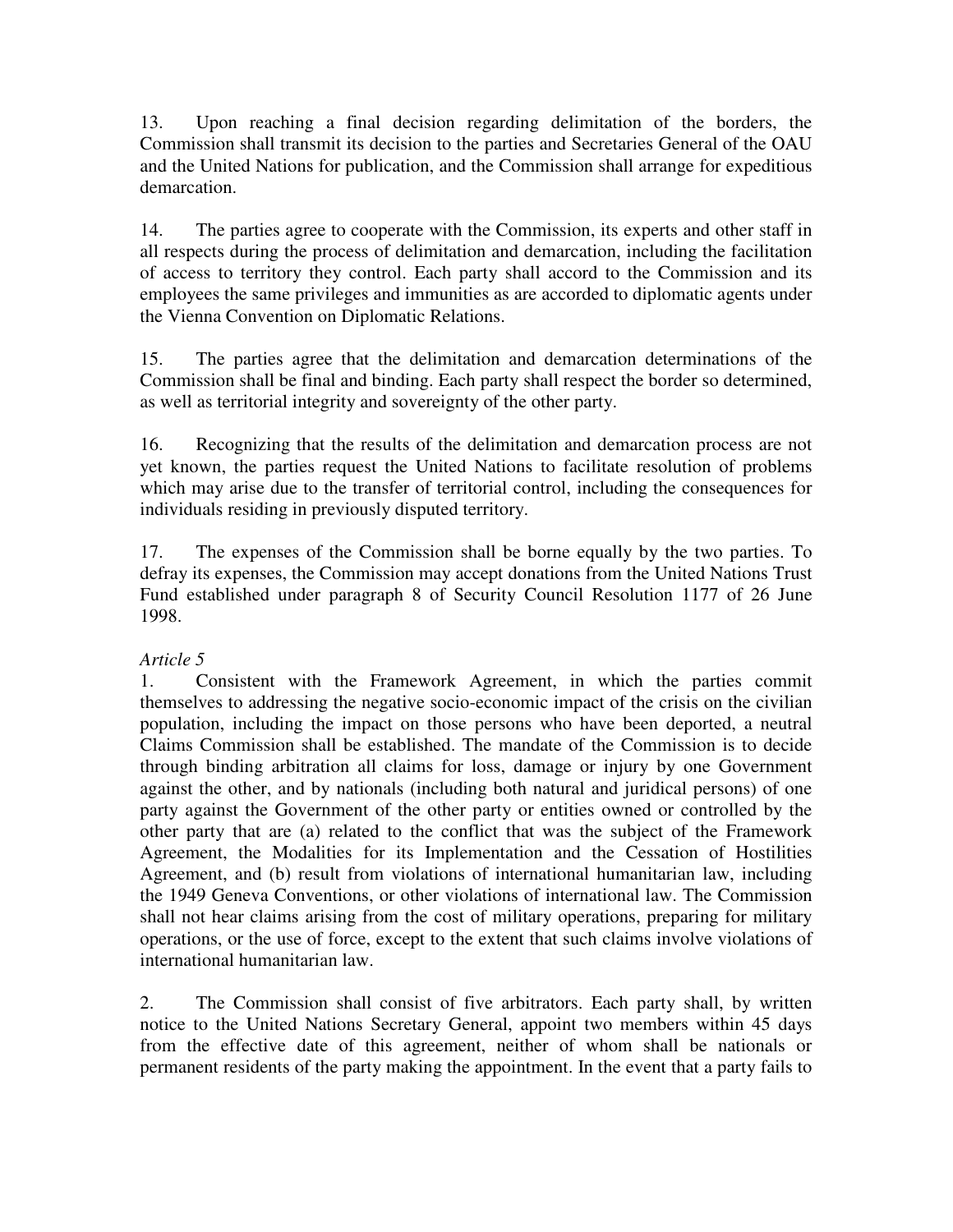name one or both of its party-appointed arbitrators within the specified time, the Secretary-General of the United Nations shall make the appointment.

3. The president of the Commission shall be selected by the party-appointed arbitrators or failing their agreement within 30 days of the date of appointment of the latest party-appointed arbitrator, by the Secretary-General of the United Nations after consultation with the parties. The president shall be neither a national not permanent resident of either party.

4. In the event of the death or resignation of a member of the Commission in the course of the proceedings, a substitute member shall be appointed or chosen pursuant to the procedure set forth in this paragraph that was applicable to the appointment or choice of the arbitrator being replaced.

5. The Commission shall be located in The Hague. At its discretion it may hold hearings and conduct investigations in the territory of either party, or at such other location as it deems expedient.

6. The Commission shall be empowered to employ such professional, administrative and clerical staff as it deems necessary to accomplish its work, including establishment of a Registry. The Commission may also retain consultants and experts to facilitate the expeditious completion of its work.

7. The Commission shall adopt its own rules of procedure based upon the 1992 Permanent Court of Arbitration Optional Rules for Arbitrating Disputes Between Two States. All decisions of the Commission shall be made by a majority of the commissioners.

8. Claims shall be submitted to the Commission by each of the parties on its own behalf and on behalf of its nationals, including both natural and juridical persons. All claims submitted to the Commission shall be filed no later than one year from the effective date of this agreement. Except for claims submitted to another mutually agreed settlement mechanism in accordance with paragraph 16 or filed in another forum prior to the effective date of this agreement, the Commission shall be the sole forum for adjudicating claims described in paragraph 1 or filed under paragraph 9 of this Article, and any such claims which could have been and were not submitted by that deadline shall be extinguished, in accordance with international law.

9. In appropriate cases, each party may file claims on behalf of persons of Ethiopian or Eritrean origin who may not be its nationals. Such claims shall be considered by the Commission on the same basis as claims submitted on behalf of that party's nationals.

10. In order to facilitate the expeditious resolution of these disputes, the Commission shall be authorized to adopt such methods of efficient case management and mass claims processing as it deems appropriate, such as expedited procedures for processing claims